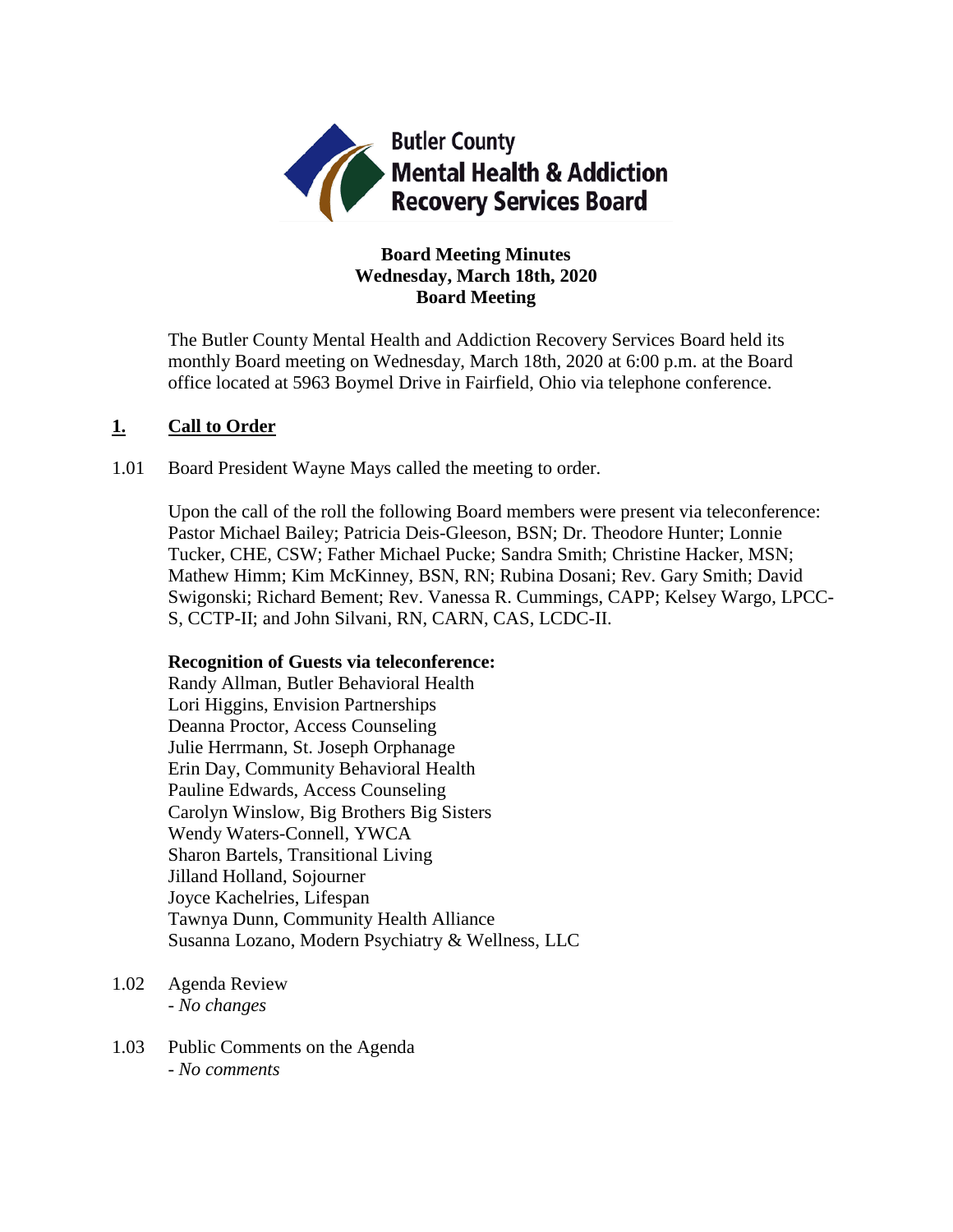## **2. Correspondence**

## 2.01 **Butler Behavioral Health Letter – Indigent Care Grant Proposal**

The Board received a letter from Butler Behavioral Health concerning the Indigent Care Grant funding in the amount of \$348,500 being moved to the General Subsidy line in FY21.

## 2.02 **Talbert House Letter – Notice of Termination Agreement**

The Board received a 120 day notice letter from Talbert House terminating the Agreement with the BCMHAS Board. Talbert House does not intend to contract with the Board during FY21.

## **3. Board Communication & Announcements**

## 3.01 Executive Director's Report

## I. **Coronavirus Updates**

Dr. Rasmus gave a brief update concerning mental health services being provided via telehealth and the Board becoming a distributor through procurement of Personal Protective Equipment (PPE) for the providers through the Ohio Department of Administrative Services.

The Supreme Court will be addressing the treatment courts, how the court processes are going to be moving ahead in the future.

ODHMAS (Ohio Department of Mental Health and Addiction Services) and CARF (Commission on Accreditation of Rehabilitation Facilities) have suspended surveys until April 2020.

Due to the COVID-19 pandemic, the April committee meetings will be canceled in lieu of more frequent board meetings.

- II. **"Mental Health Considerations during COVID-19 Outbreak," (2020, March 6)** *Retrieved March 13, 2020* **from** [https://www.who.int/docs/default](https://www.who.int/docs/default-source/coronaviruse/mental-health-considerations.pdf)[source/coronaviruse/mental-health-considerations.pdf](https://www.who.int/docs/default-source/coronaviruse/mental-health-considerations.pdf) In March 2020, the World Health Organization (WHO) made the assessment that COVID-19 can be characterized as a pandemic. This time of crisis is generating stress in the population. WHO's Department of Mental Health and Substance Use developed considerations for messages to specific groups to support their mental and psychosocial well-being during the outbreak.
- III. **"Dr. Oz's Coronavirus Survival Guide," (2020, March 9) Retrieved March 15, 2020 from** [https://www.foxnews.com/media/dr-ozs-coronavirus-survival](https://www.foxnews.com/media/dr-ozs-coronavirus-survival-guide)[guide](https://www.foxnews.com/media/dr-ozs-coronavirus-survival-guide)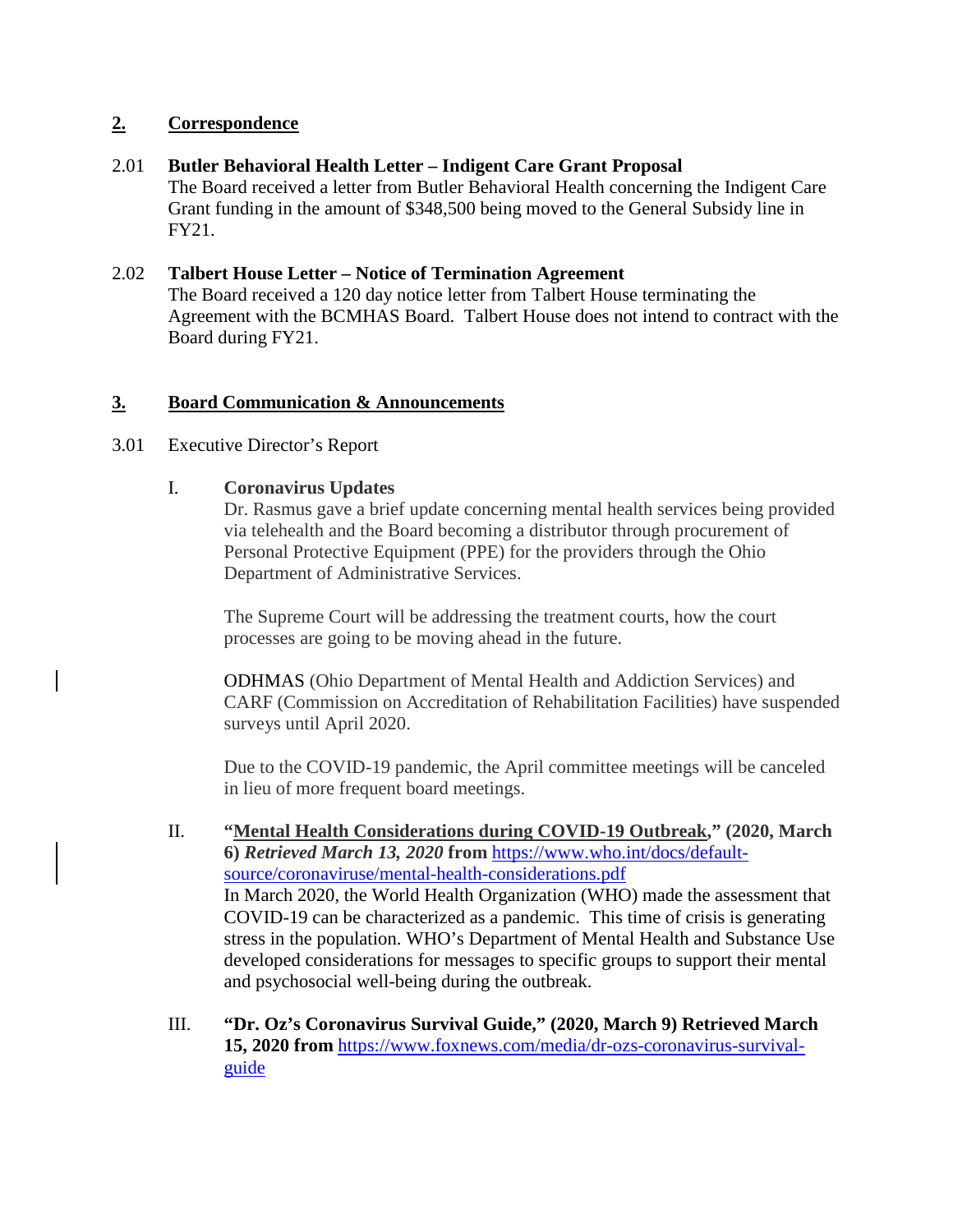Dr. Mehmet Oz, host of the "Dr. Oz Show," offered his tips on how to protect yourself against the coronavirus.

- V. **Board President, Officers & Committee Change & Assignments** Wayne Mays term as president will come to an end in June. Vice President Patricia Deis-Gleeson will be taking his place. A new vice president and committee members will have to be chosen by the Board.
- VI. **Upcoming Events – Fairfield Schools Body Mind Connection, NAMI Awards, Week of Appreciation, Opiate Conference** The NAMI Awards ceremony date has been changed to June 26<sup>th</sup>. The Fairfield Schools Body Mind Connection has been canceled. The Week of Appreciation has been canceled and will be rescheduled. The Opiate Conference scheduled for June  $8<sup>th</sup>$  and  $9<sup>th</sup>$  is still going forward at this this time but is subject to change in the future.

## **4. Consent Agenda**

- 4.01 Consent Agenda Items
	- A. February Board Meeting Minutes
	- B. February Executive Committee Meeting Minutes
	- C. February K-12 Prevention Ad Hoc Committee Meeting Minutes
	- **March ARS Meeting Minutes**
	- D. March MH Meeting Minutes

*Ms. Hacker motioned to approve the items in the consent agenda. Pastor Bailey seconded the motion. The vote carried the motion.*

## **5. Review of Committee Meetings**

- 5.01 MH Committee March Meeting Review Ms. Hacker gave a brief update on the MH Committee Meeting activities for this month.
- 5.02 ARS Committee March Meeting Review Mr. Himm gave a brief update on the ARS Committee meeting activities this month.

## **6. New Business**

## 6.01 **Emergency Coronavirus Policy**

The temporary policy is to protect the health of the BCMHARS Board staff and the community during the COVID-19 outbreak.

*Rev. Cummings motioned to approve the Emergency Coronavirus Policy. Mr. Tucker seconded the motion. The vote carried the motion.*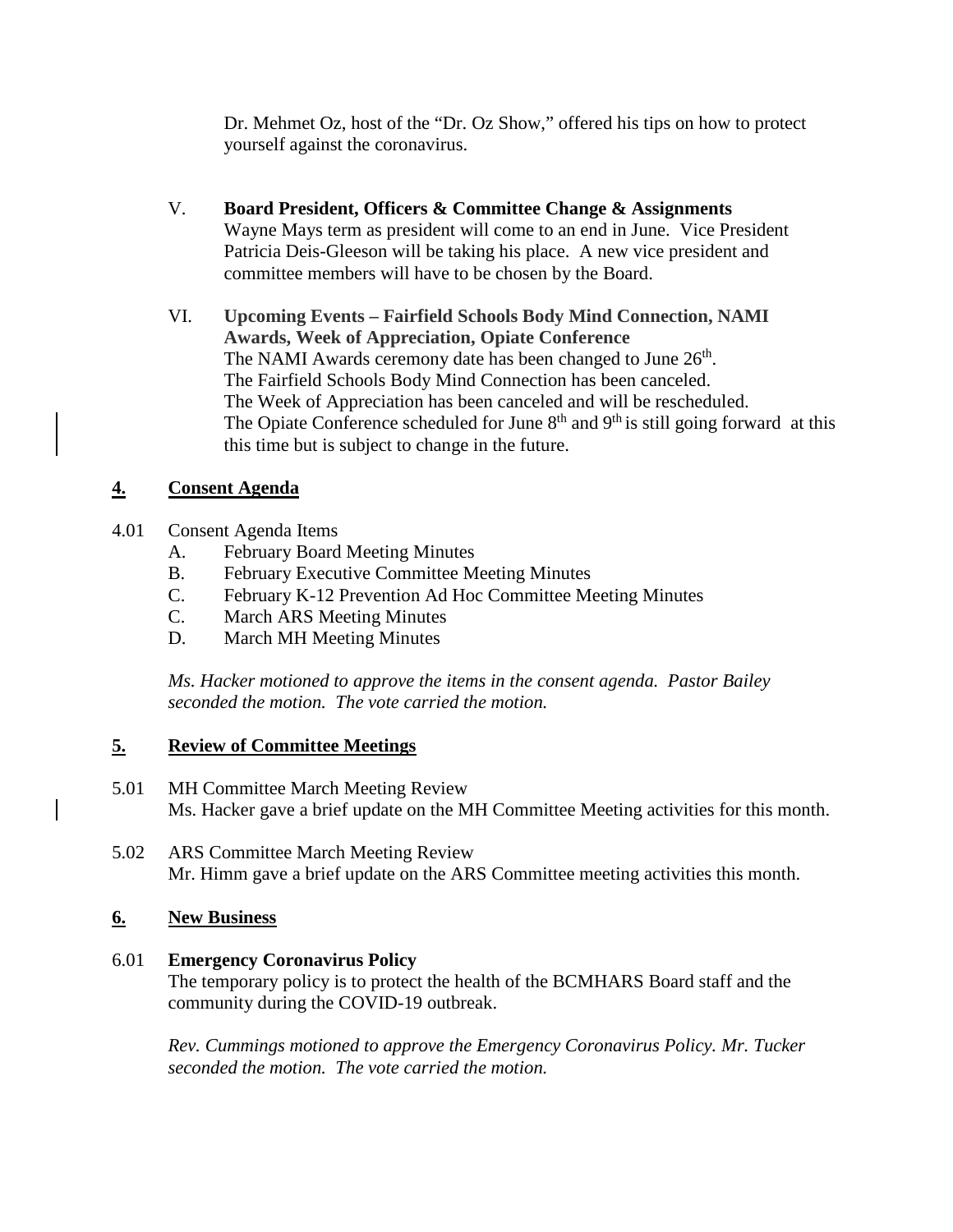#### 6.02 **Budget Revisions**

**Access Counseling** – Agency requested increase of \$100,000 for General Subsidy MH Services. A decrease of SOR funding from Year 1 in the amount of \$15,901. The contract is not to exceed \$1,460,158. This \$100,000 increase becomes effective January 1, 2020, and is retroactive. A large portion is for crisis services in the Middletown schools.

**Big Brother Big Sisters of Hamilton** – Board requested increase of \$16,000 for the Big Futures Program. The contract is not to exceed \$257,246.

**Butler Behavioral Health** – Board requested decrease of \$16,000 for the MRSS AOD Program. The contract is not to exceed \$2,145,237.

**Community Behavioral Health** – Board requested adjustment to move jail funds to General Subsidy in the amount of \$91,559. No change to the contract amount of \$4,661,343.

**Transitional Living, Inc.** – An update to the program narrative to include Day Treatment Services.

*Mr. Swigonski motioned to approve the Budget Revisions. Ms. Hacker seconded the motion. The vote carried the motion.*

#### 6.03 **January Financial Report**

Mr. Rhodus shared the January Fiscal Report. The total funds collected were \$7,731,593, total administration expenditures were \$950,294, contract payments were \$9,422,400, with a current cash balance of \$18,631,657.

*Mr. Tucker motioned to approve the January Financial Report. Ms. Deis-Gleeson seconded the motion. The vote carried the motion.*

#### 6.04 **BCMHARSB Boymel Avenue Lease Transfer**

The Fair Oaks Property was sold on February 21, 2020. The BCMHARS Board Boymel Avenue lease has been transferred from Blue Rock Investments to Fair Oaks Plaza Holdings, LLC.

#### 6.05 **Board Seminar Discussion – April 2nd**

There was a discussion concerning postponing the Board seminar due to the COVID-19 epidemic. It was decided to move forward, at this time, via video conference if possible.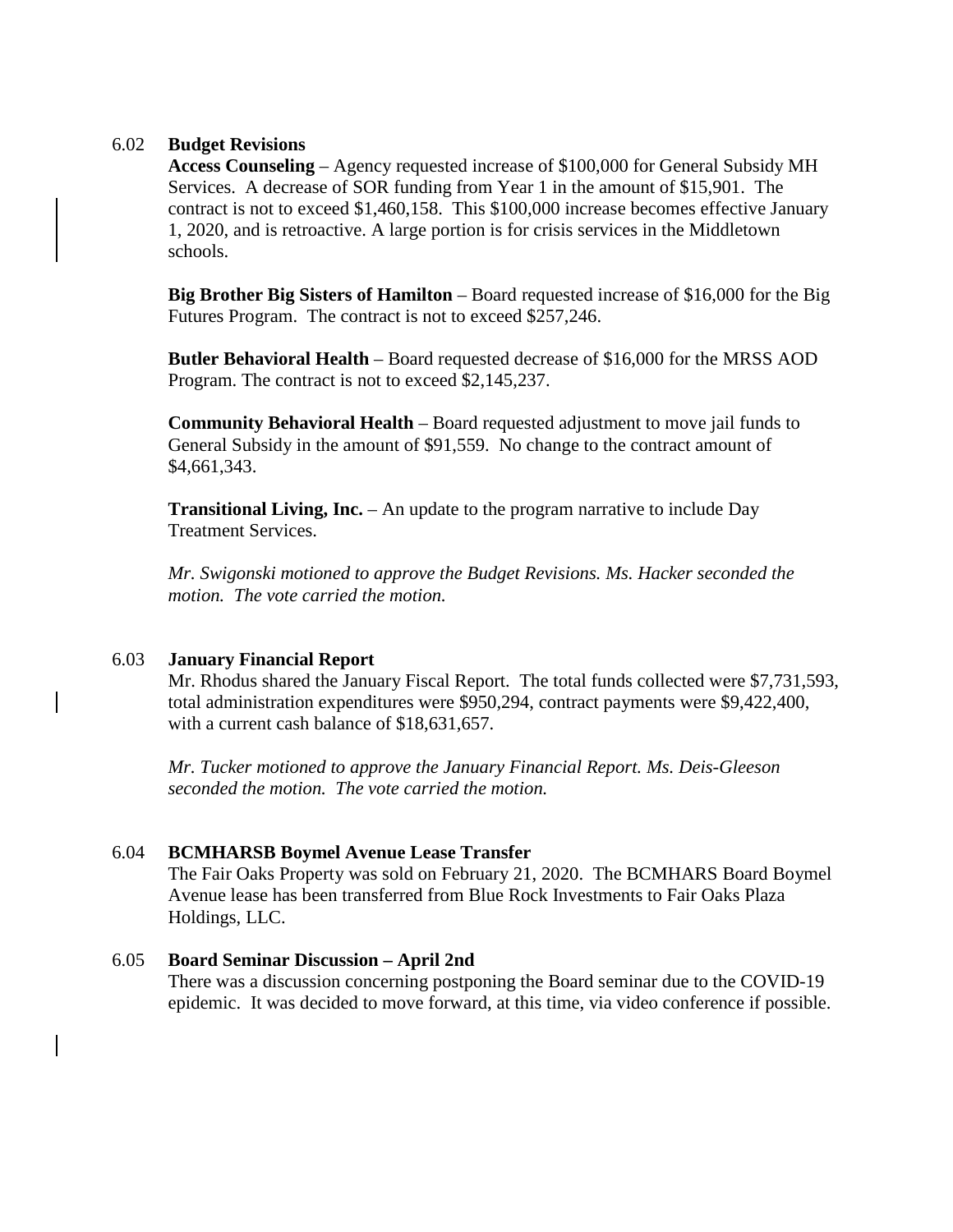#### 6.06 **Program Narratives**

The Big Brother Big Sisters Big Futures, Butler Behavioral Health Services Mobile Response Stabilization Services and Transitional Living Outpatient Services Program Narratives for FY20 were revised.

*Ms. Hacker motioned to approve the Program Narratives. Ms. McKinney seconded the motion. The vote carried the motion.*

### 6.07 **K-12 Prevention Funding Allocation MOUs**

Eight school districts and two specialty/community schools submitted both selfassessments and action plans to the Board. The ad hoc committee, which was open to the public, was on Thursday, February  $27<sup>th</sup>$ . The purpose of the agreement is to facilitate quality prevention services and the best outcomes possible for students within the districts and community schools in Butler County. The terms of the agreement shall be from March 19th, 2020 to July 30, 2020. Dr. Rasmus was empowered by the Board to review and adjust insurance and budget requirements as needed for these agreements but to follow legal requirements, consultation with experts, and current Board norms in this regard.

*Mr. Tucker motioned to approve the K-12 Prevention Education Initiative Service Agreement. Ms. Deis-Gleeson seconded the motion. The vote carried the motion.*

*Ms. Deis-Gleeson motioned to approve the Miami University Service Agreement. Ms. Dosani seconded the motion. The vote carried the motion.*

#### 6.08 **OACBHA Vista MOU**

The Ohio Association of County Behavioral Health Authorities (OACBHA) is the Project Sponsor. BCMHARS will be the Project Host Site. The AmeriCorps VISTA member will perform services in conjunction with statewide projects to address Ohio's opioid epidemic. The MOU is from March 1, 2020 to July 10, 2021.

*Ms. Hacker motioned to approve the OACBHA Vista MOU. Pastor Bailey seconded the motion. The vote carried the motion.*

#### 6.12 **Vouchers and Payments Made by Direct Deduction**

Mr. Rhodus discussed the current voucher approvals and direct deductions.

*Rev. Cummings motioned to approve the Vouchers and Payments Made by Direct Deduction. Mr. Silvani seconded the motion. The vote carried the motion.*